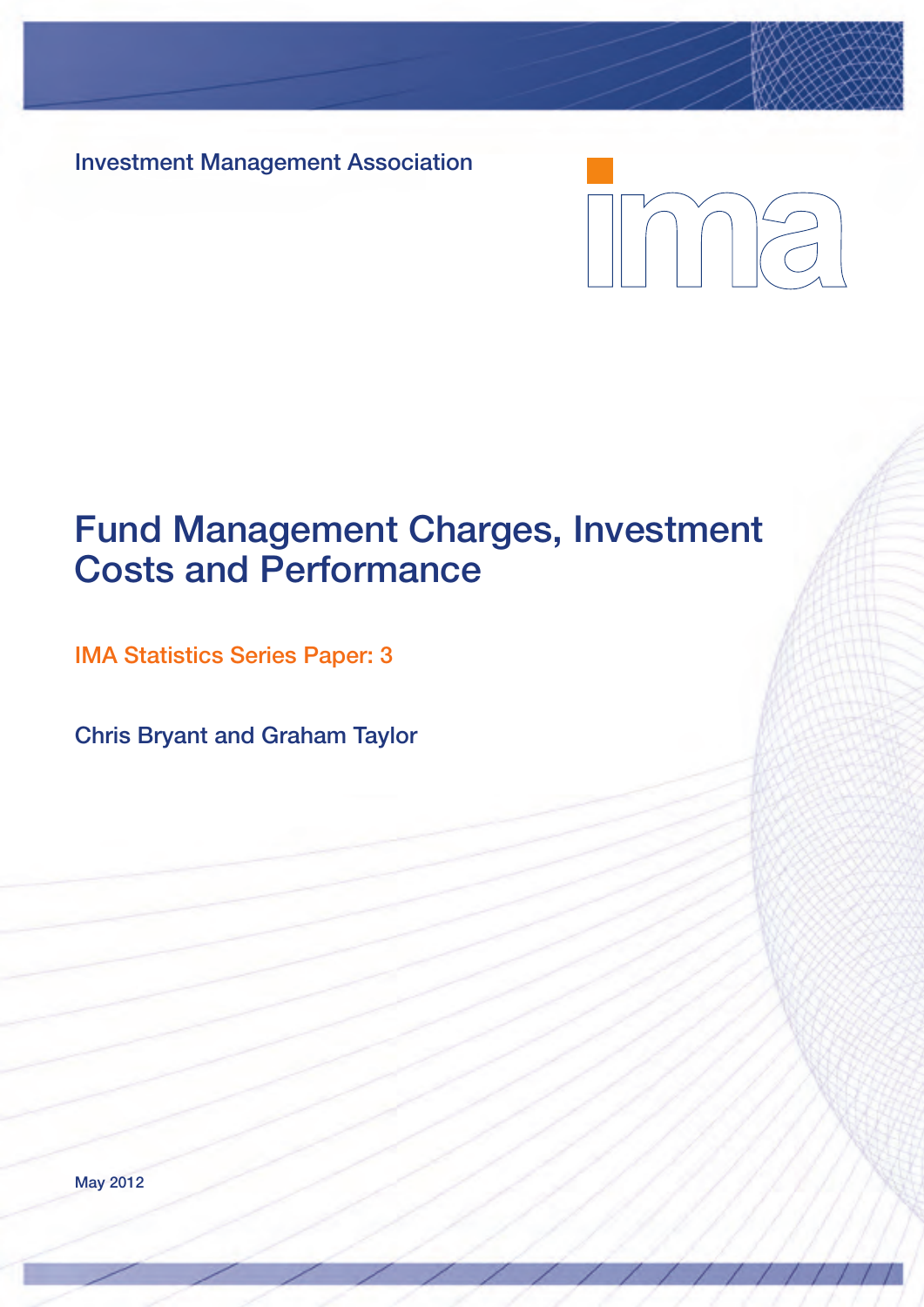#### **CONTENTS**

| Summary                                                                                                        | 3               |
|----------------------------------------------------------------------------------------------------------------|-----------------|
| Introduction                                                                                                   | 5               |
| <b>PART ONE:</b><br>Direct measurement of fund charges and explicit investment costs<br>using fund literature  | 7               |
| <b>PART TWO:</b><br>Indirect measurement of fund charges and investment costs<br>through observed fund returns | 11              |
| UK index tracker funds                                                                                         | 11              |
| Active funds                                                                                                   | 12 <sup>2</sup> |
| Initial charges, exit charges and performance fees                                                             | 13              |
| Dispersion of returns                                                                                          | 14              |
|                                                                                                                |                 |
| <b>PART THREE:</b>                                                                                             | 15              |

a broader view

*© Investment Management Association (2012). All rights reserved. No reproduction without permission of IMA.*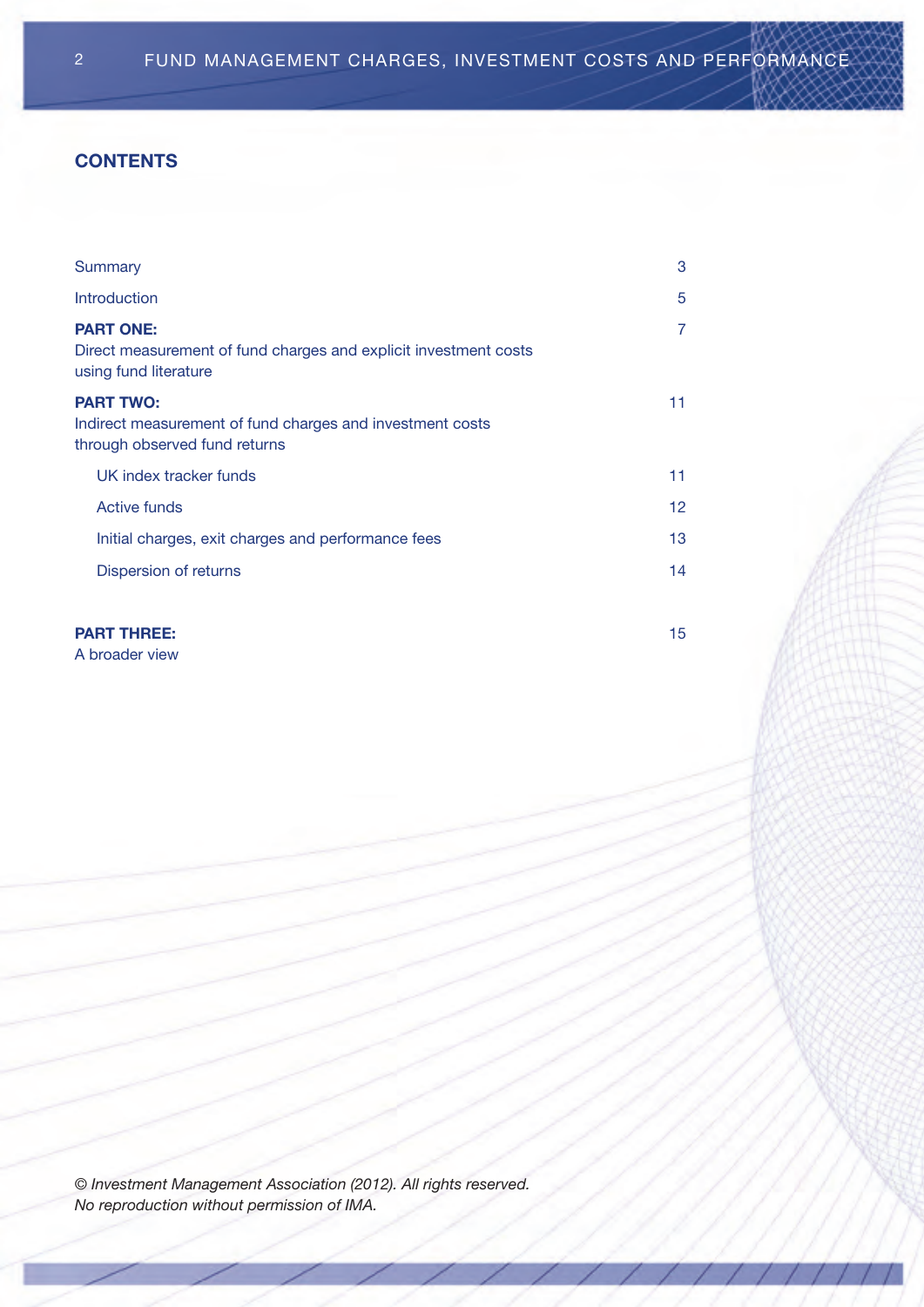# **Summary**

The aim of this paper is to investigate the overall impact of fund management charges and investment costs on investment outcomes. To achieve this, we carry out two sets of calculations.

First, we look at fund management charges and costs as publicly disclosed in fund literature. The Simplified Prospectus shows the Annual Management Charge (AMC) as well as registration, audit and depositary fees, which are all included in the Total Expense Ratio (TER). These costs are also shown in fund accounts, together with explicit investment costs such as transaction commissions and tax. The total of these costs, as quantified in the fund literature, gives an estimate of the 'expected shortfall' that publicly disclosed costs will create in investors' expected returns compared to the benchmark return.

Secondly, we look at the 'realised annual shortfall', defined as the difference between realised net fund performance and the cost-free return on the relevant market benchmark. By definition, this will take account of the impact of all costs, even where they cannot be directly quantified in the annual reports and accounts.

These two calculations are then compared allowing us to see the extent to which the costs of investment inferred from fund returns compare with the costs laid out in fund literature.

Our analysis of fund accounts across the largest tracker funds shows an annualised expected shortfall of 0.84% in the case of FTSE 100 trackers and 0.69% in the case of FTSE All-Share trackers (see Table 1). These are the shortfall amounts that an investor would expect, net of publicly disclosed costs, to reduce benchmark returns. On the other hand, the realised annual shortfall was 0.89% per year for FTSE 100 trackers whilst the corresponding figure for the average fund tracking the Ftse all-share was 0.79%.

These realised annual shortfalls are marginally higher than the figures of expected shortfall based on information from fund accounts. This is at least in part due to a recent decrease in the average charges for tracker funds – a fact fully reflected in the fund accounts but only partially in the performance figures over the past ten years. When this is taken into account, the closeness of the two sets of figures suggests no significant negative impact from the costs (sometimes called hidden costs) that are not displayed in fund literature.

The returns on active funds depend on the quality of their managers' stock selections. Given that transaction costs are an integral part of the implementation of these selections, they cannot be looked at in isolation. The realised shortfall in active fund returns compared to the benchmark is substantially less than the expected shortfall based on information in fund literature, reflecting the fact that, overall, the trading costs resulting from fund managers' active investment decisions are more than compensated by the extra returns generated compared with general market returns.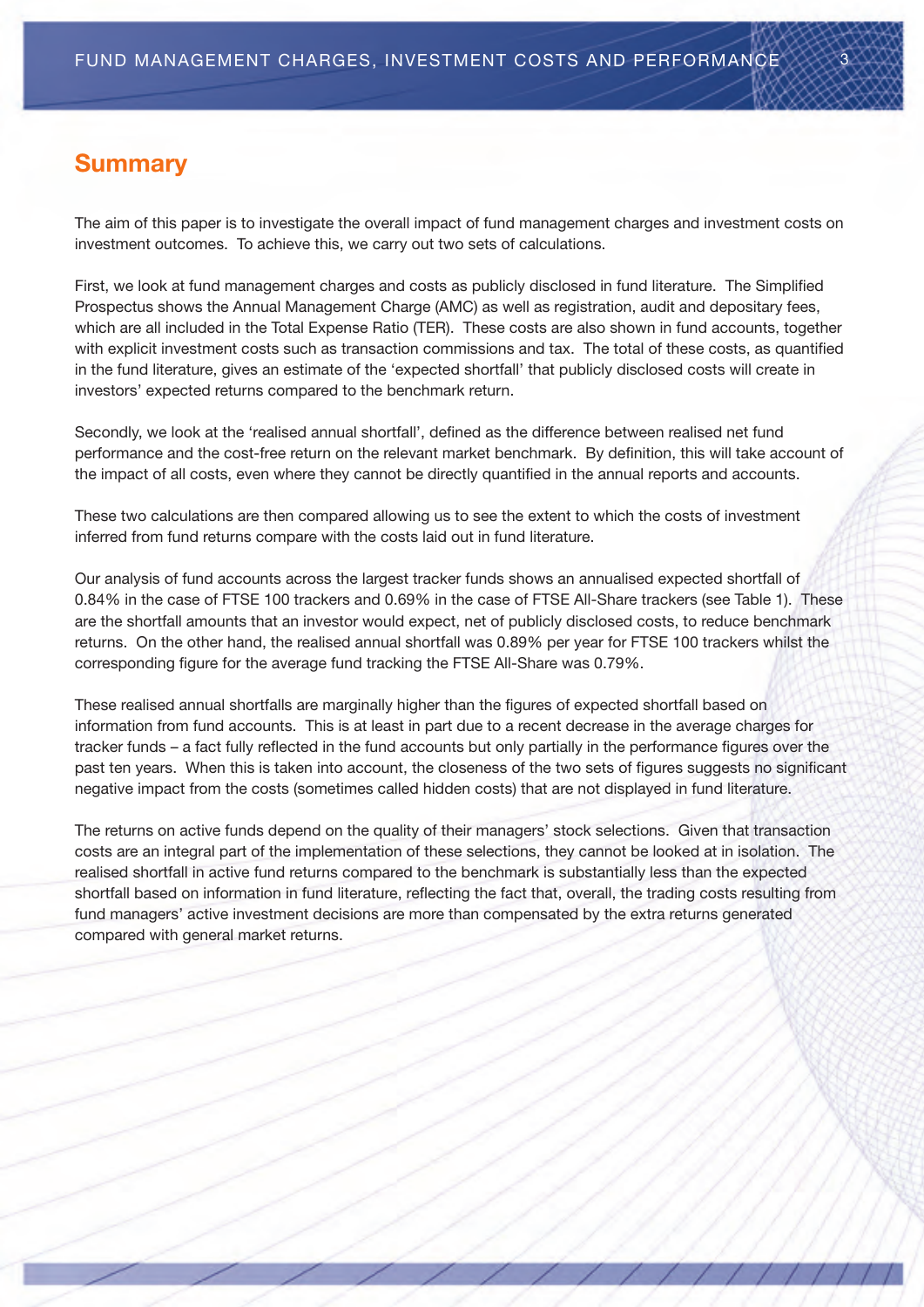#### Table 1: Annualised returns for funds compared with benchmark indices<sup>\*</sup>

| Compound<br>annual rates       | Average annual<br>fund return | <b>Benchmark</b><br>return | Realised annual<br>shortfall in<br>fund returns | <b>Expected shortfall</b><br>based on total<br>charges and explicit<br>investment costs |
|--------------------------------|-------------------------------|----------------------------|-------------------------------------------------|-----------------------------------------------------------------------------------------|
| FTSE 100 trackers              | 3.27%                         | 4.20%                      | 0.89%                                           | $0.84\%**$                                                                              |
| <b>FTSE All-Share trackers</b> | 3.87%                         | 4.70%                      | 0.79%                                           | $0.69\%***$                                                                             |
| Active funds                   | 4.04%                         | 4.70%****                  | 0.63%                                           | 1.95%                                                                                   |

**Sources: IMA, Lipper For Investment Management, Financial Express** 

\* all figures include income re-invested

\*\*Includes reduction of 0.11% over last two and a half years from reduced AMCs

\*\*\* Includes reduction of 0.03% over last two and a half years from reduced AMCs

\*\*\*\*Benchmark taken as FTSE All-Share index as this is the most commonly used benchmark used by funds in the UK All Companies sector

The figures in Table 1 are based on a period of ten years ending December 2011 (except for the final column which is based on the most recent fund accounts data). As it happens, this was the worst rolling ten year performance relative to the benchmark for the average UK All Companies fund for a long time (see Table 8 in Part Three). Indeed, for some earlier periods, fund managers outperformed the index even after all costs were taken into account. However, there was considerable variation in the performance of individual funds with some doing much better than the average and some worse.

Looking at the three biggest equity sectors after UK All Companies (Global, Europe Excluding UK and North America) – the picture is very similar, with fund managers again under-performing the benchmark by less than the total of the costs shown in funds literature.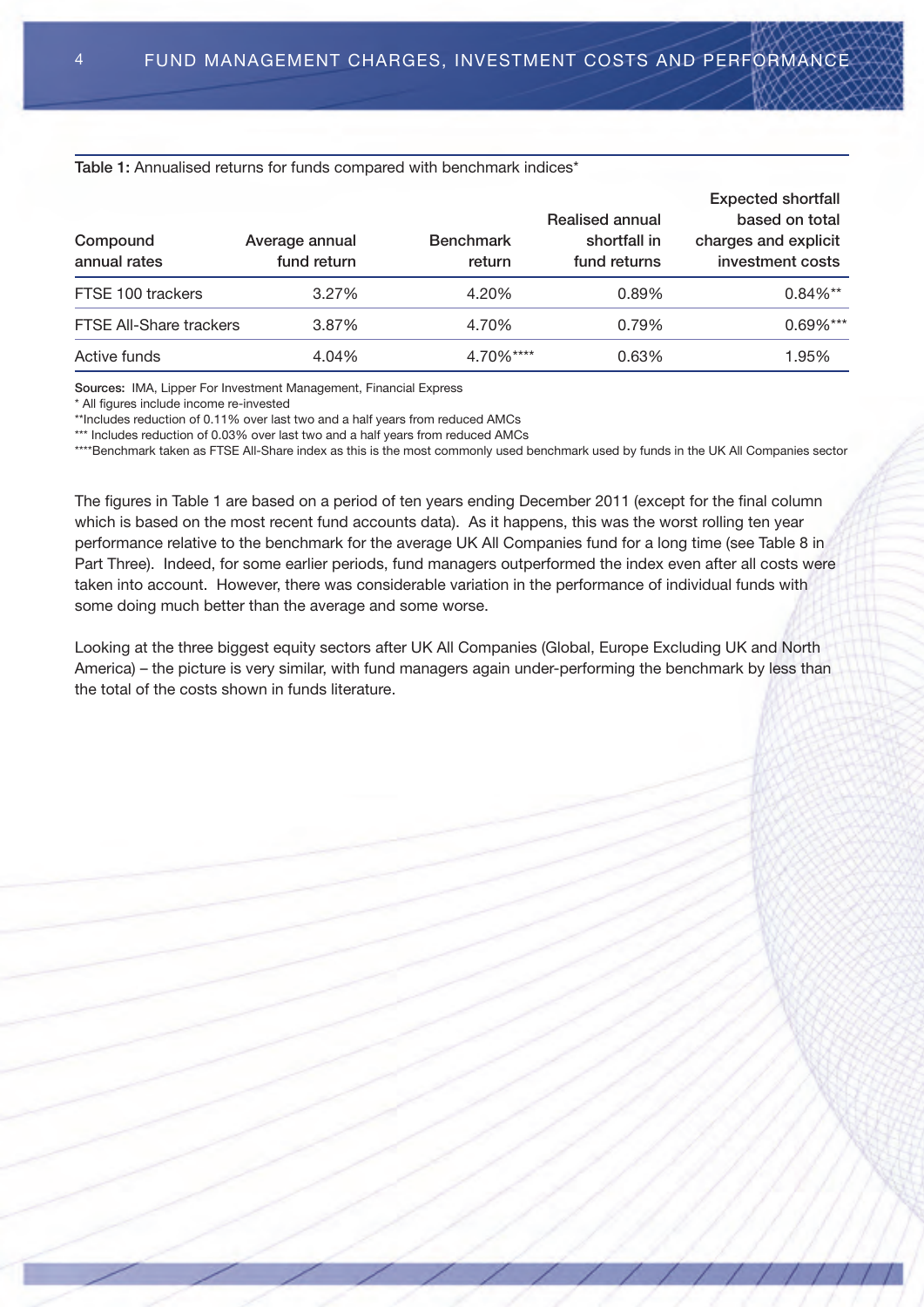# **Introduction**

This paper uses data from the IMA, Lipper for Investment Management and fund accounts to examine the relationship between fund management costs and fund performance.

The return earned by an investor in an investment product is broadly determined by two factors: the return on the underlying assets and the costs of investing in these assets. all else being equal, the higher the cost of investing, the lower the return.

There are four types of cost that impact fund performance:

- $\blacksquare$  the annual management charge (AMC);
- n other costs charged to the fund, for example registration, audit and depositary fees, which together with the AMC, make up the Total Expense Ratio (TER);
- n directly quantifiable costs of investing in the underlying portfolio, such as dealing costs and, in the case of UK equity investments, stamp duty. We call these 'explicit investment costs';
- $\blacksquare$  non-directly quantifiable costs inherent in all investing activity. These include the bid-offer spread and, potentially, market impact. We call them 'implicit investment costs'.

The net performance of funds is calculated taking into account all of these costs, but before any initial and exit charges which may be levied, or any performance fees. however, initial charges are often rebated whilst exit charges and performance fees are rare.

The first two of these categories of cost (the AMC/TER) are different in character from the second two (explicit/implicit costs). The first two are charges to investors for professional services provided in offering a fund product. The second two are costs that are incurred by all investors, whether individuals or institutions acting on behalf of individuals, to access the market. The scale of these investment costs depends upon the nature of the markets being accessed, the relevant tax regimes, and the nature and implementation of fund managers' investment policies. in this respect, they are much more variable and less predictable than the AMC/TER.

As shown above, these investment costs subdivide into explicit investment costs, which are directly quantifiable and recorded in fund accounts, and implicit investment costs, which are not directly quantifiable. The latter are sometimes referred to as 'hidden charges'.

The analysis in this paper is based on the elaboration of two concepts:

- $\blacksquare$  first, investment fund accounts are analysed to develop the concept of the 'expected shortfall'. This is the difference between the benchmark return and the expected net return to investors calculated by looking at fund management charges and investment costs as publicly disclosed in funds literature. By definition, this does not include implicit investment costs such as the bid-offer spread or market impact;
- $\blacksquare$  the next part of the analysis looks at the 'realised annual shortfall', defined as the difference between the realised net fund performance and the cost-free return on the relevant market benchmark. For passive funds, the size of the shortfall will be determined by the direct and indirect costs of investing, and any impact (positive or negative) of the tracking technique itself. For active funds, it will be the direct and indirect costs together with the impact of managers' stocks and securities selections. By definition, the impact of all costs, whether shown in the annual reports and accounts or not, will be taken into account.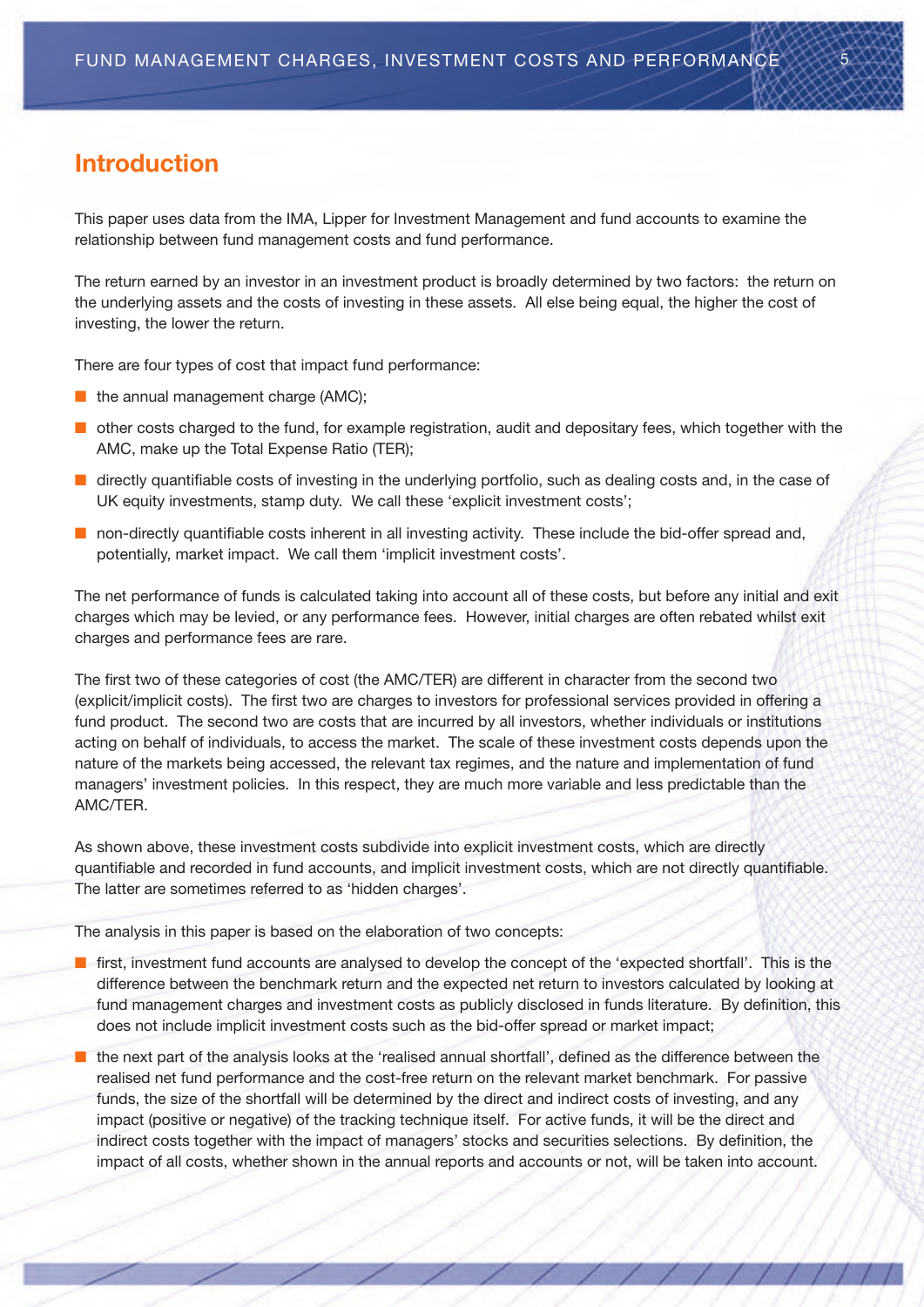comparison of the expected shortfall and the realised annual shortfall achieves two things. First, it enables us to ascertain whether hidden charges, particularly implicit investment costs, are having a significant impact on fund performance. This can be examined for both index and active funds. With respect to active funds, it also allows us to see whether, on average, active stocks and securities selection is making any difference to fund returns, particularly in comparison with the data for passive funds.

The analysis focuses on tracker and active funds in the UK All Companies sector. After considering the relationships between charges, costs and outcomes in this sector in the last available calendar year, the analysis is extended to earlier periods and, also, to other equity fund sectors.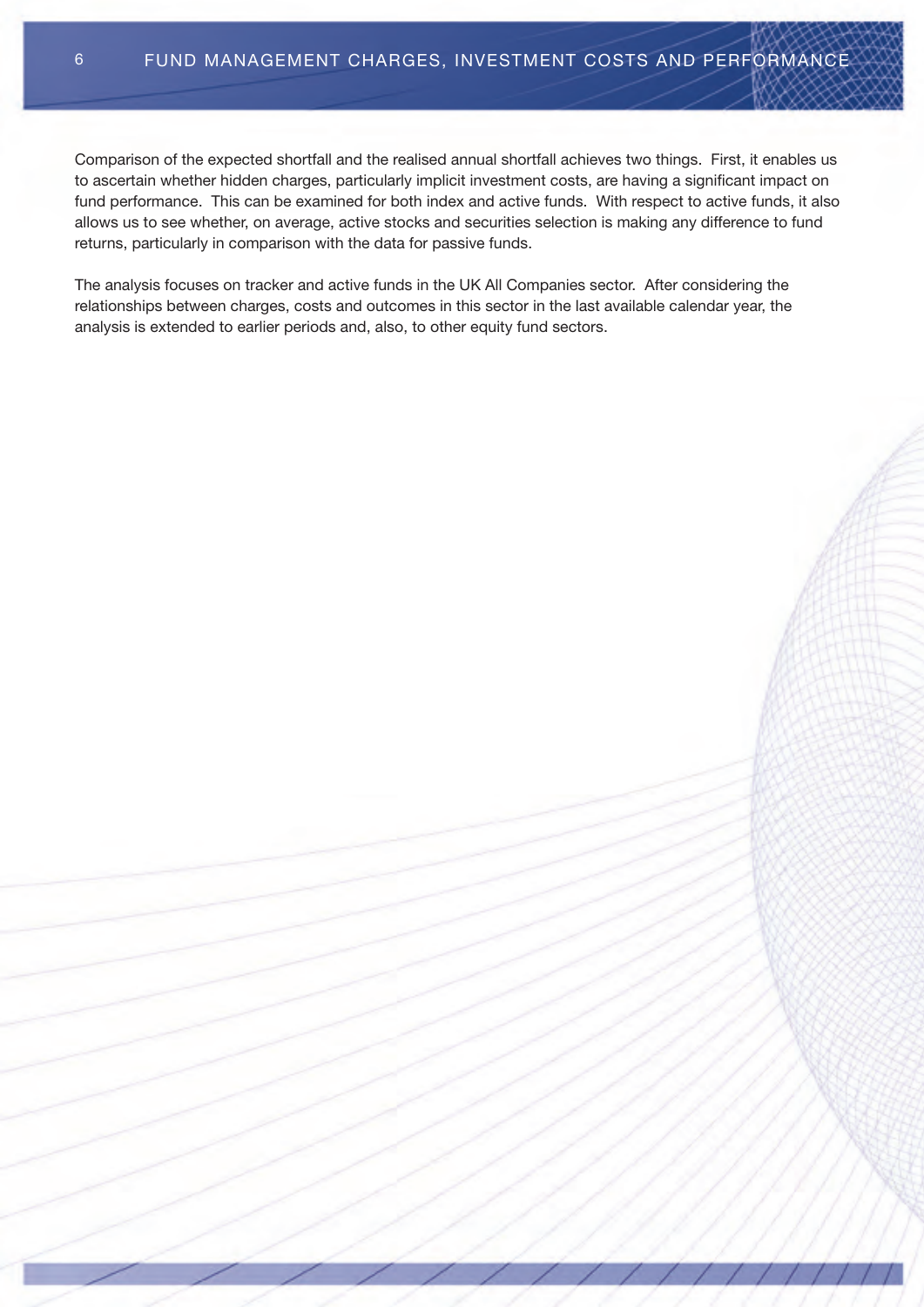# **PART ONE:**

## **Direct measurement of fund charges and explicit investment costs using fund literature**

In the introduction, we identified four categories of cost. The first two of these are combined in the TER which is published for each fund as part of the Simplified Prospectus. The new Key Investor Information Document being introduced uses the term 'on-going charges' in place of the TER.

information about the third category, explicit investment costs, may be found in funds' annual reports and accounts. in particular, these accounts reveal transaction costs - commission and stamp duty - and schedule 19 SDRT<sup>1</sup>. Where appropriate, they also show any off-setting income from stock-lending and underwriting.

The first three categories of cost are all directly quantifiable and their total is the expected shortfall in investor returns compared to the benchmark.

The fourth category, implicit investment costs, relates to funds as participants in the market, like other investors, buying securities at the offer price and selling at the bid price. the bid-offer spread covers the cost of intermediation between buyers and sellers of securities. market impact is basically a wider spread correspondent with the larger exposure the market-maker takes on in a big deal, which is why it is difficult to isolate as an investment cost. Large orders reduce liquidity and liquidity is priced using the spread.

In 2009, the IMA looked at cost figures available in the then most recently available annual reports and accounts for some of the largest funds in the IMA UK All Companies sector. We have now updated this analysis and extended it to other sectors.

These accounts give information about fund charges levied by fund managers - the AMC, other costs charged to the fund and paid out to service providers (such as registration, audit and depositary fees), the commission incurred in securities dealing and, where applicable, stamp duty on share transactions. For index funds, these costs together with the impact of implicit investment costs amount to the expected shortfall against the benchmark.

As already noted, there is a difference between the characteristics of the AMC, registration, audit and depositary fees on the one hand and trading commissions and stamp duty charges on the other. The former are annual costs that are paid by the investors for services provided – investment management and administration of their monies – and are known in advance. the latter are costs that the fund manager incurs in carrying out the service that investors have bought. These are called 'explicit investment costs' in this note and differ from the former in several ways:

n they are not known in advance. They are dependent on the level of trading that investment managers see as appropriate in light of their investment objectives and the need to meet these in changing markets;

 $\blacksquare$  they may not be borne equally by all unit holders in a fund. For example, some trading may be induced by investors buying and selling units, with the resulting trading costs passed on to these buyers and sellers by dilution adjustments that protect the return of other investors continuing in the fund.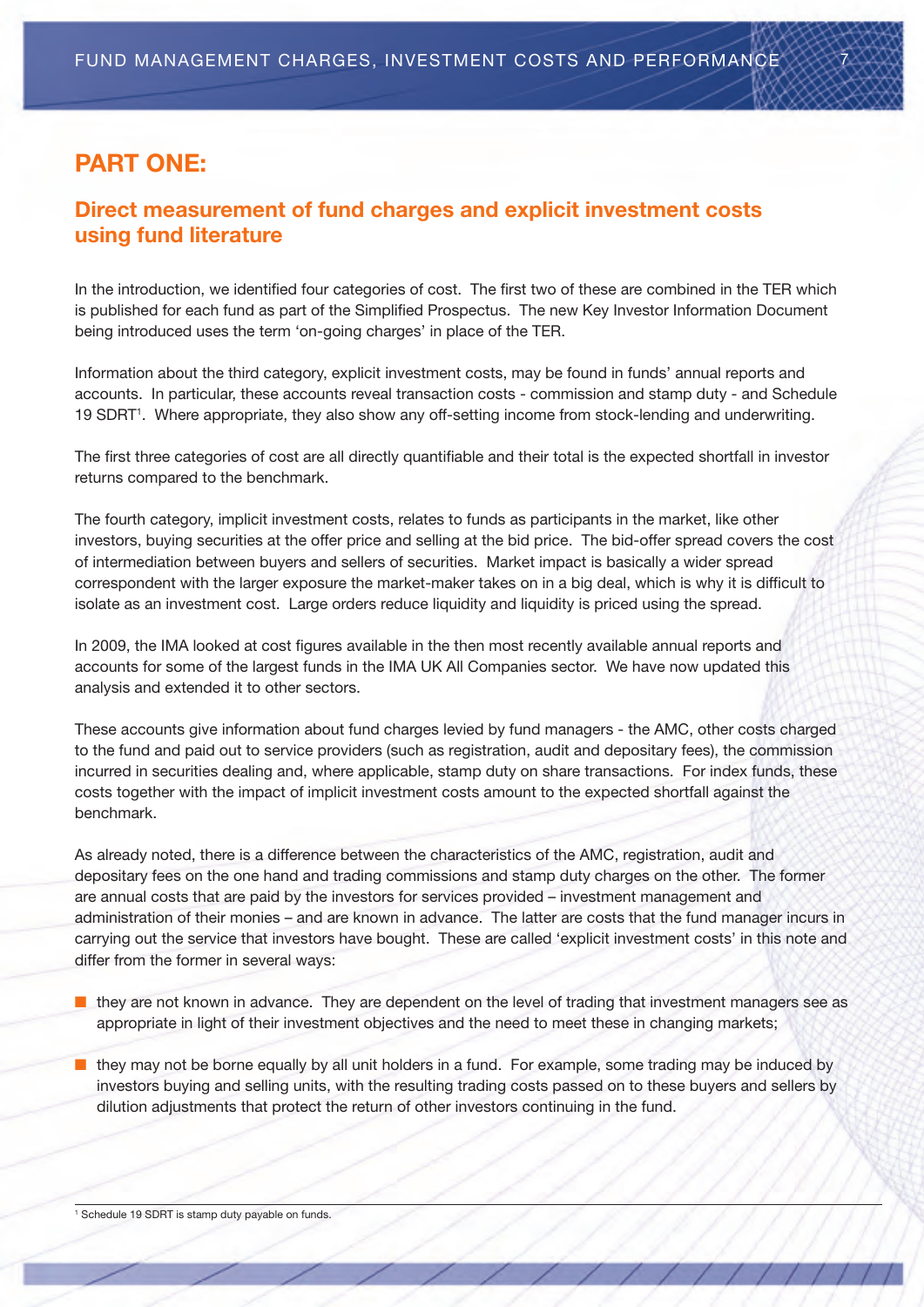Table 2 shows the explicit investment costs stated in the fund accounts of the 15 largest FTSE 100/FTSE All-Share tracker funds and the 15 largest active funds in the UK All Companies sector. They account respectively for 86% and 51% of the total value of funds invested. The table shows net explicit investment costs amounting to 0.09% per year of the value of the funds in the case of FTSE 100 trackers and 0.07% for FTSE All-Share trackers. For active funds, the comparable figure is 0.38%. these costs are primarily tax, which accounts for 83% in the case of FTSE 100 tracker funds, 90% for FTSE All-Share trackers and 78% for active funds.

| Table 2: Explicit investment costs shown in UK All Companies sector fund accounts |                             |                                   |              |  |  |
|-----------------------------------------------------------------------------------|-----------------------------|-----------------------------------|--------------|--|--|
| Annual costs as % average<br>assets by value*                                     | <b>FTSE 100</b><br>trackers | <b>FTSE All-Share</b><br>trackers | Active funds |  |  |
| Transactions commissions                                                          | 0.01%                       | $0.00\%$                          | 0.11%        |  |  |
| <b>Transaction taxes</b>                                                          | 0.05%                       | $0.02\%$                          | 0.22%        |  |  |
| Finance costs                                                                     | $0.00\%$                    | $0.00\%$                          | 0.01%        |  |  |
| Schedule 19 SDRT                                                                  | 0.03%                       | 0.05%                             | 0.06%        |  |  |
| <b>Total investment costs</b>                                                     | $0.09\%$                    | $0.08\%$                          | 0.39%        |  |  |
| Net stock lending income                                                          | $0.00\%$                    | 0.01%                             | 0.00%        |  |  |
| Underwriting income                                                               | $0.00\%$                    | $0.00\%$                          | 0.01%        |  |  |
| <b>Total income</b>                                                               | $0.00\%$                    | $0.01\%$                          | 0.01%        |  |  |
| Net investment costs                                                              | $0.09\%$                    | $0.07\%$                          | 0.38%        |  |  |

\*simple averages of funds. Figures may not add due to rounding.

As already mentioned, explicit investment costs reduce investor returns compared to the benchmark. The same holds true for the AMC, registration, audit and depositary fees that, together, make up the TER. Adding all these costs gives an estimate of the amount by which an average investor in tracker funds might expect their return to fall short of the benchmark tracked, based on information available in fund literature. For Ftse 100 trackers, the average TER added to the average explicit investment cost implies an expected shortfall of 0.84% (0.75% TER and net investment costs of 0.09%). For FTSE All-Share trackers, the expected shortfall is 0.69%  $(0.62\%$  TER and net investment costs of  $0.07\%$ ).

These figures are based on simple averages across funds. This is easier for comparison, later in this paper, with Lipper for Investment Management performance indices constructed on the same basis. However, it ignores the fact that retail investors have more money invested in larger funds than the smaller ones. Taking this into account and using weighted averages based on the size of the different funds, the expected shortfall that the average investor might expect changes to 0.77% in the case of FTSE 100 trackers and 0.73% in the case of FTSE All-Share trackers.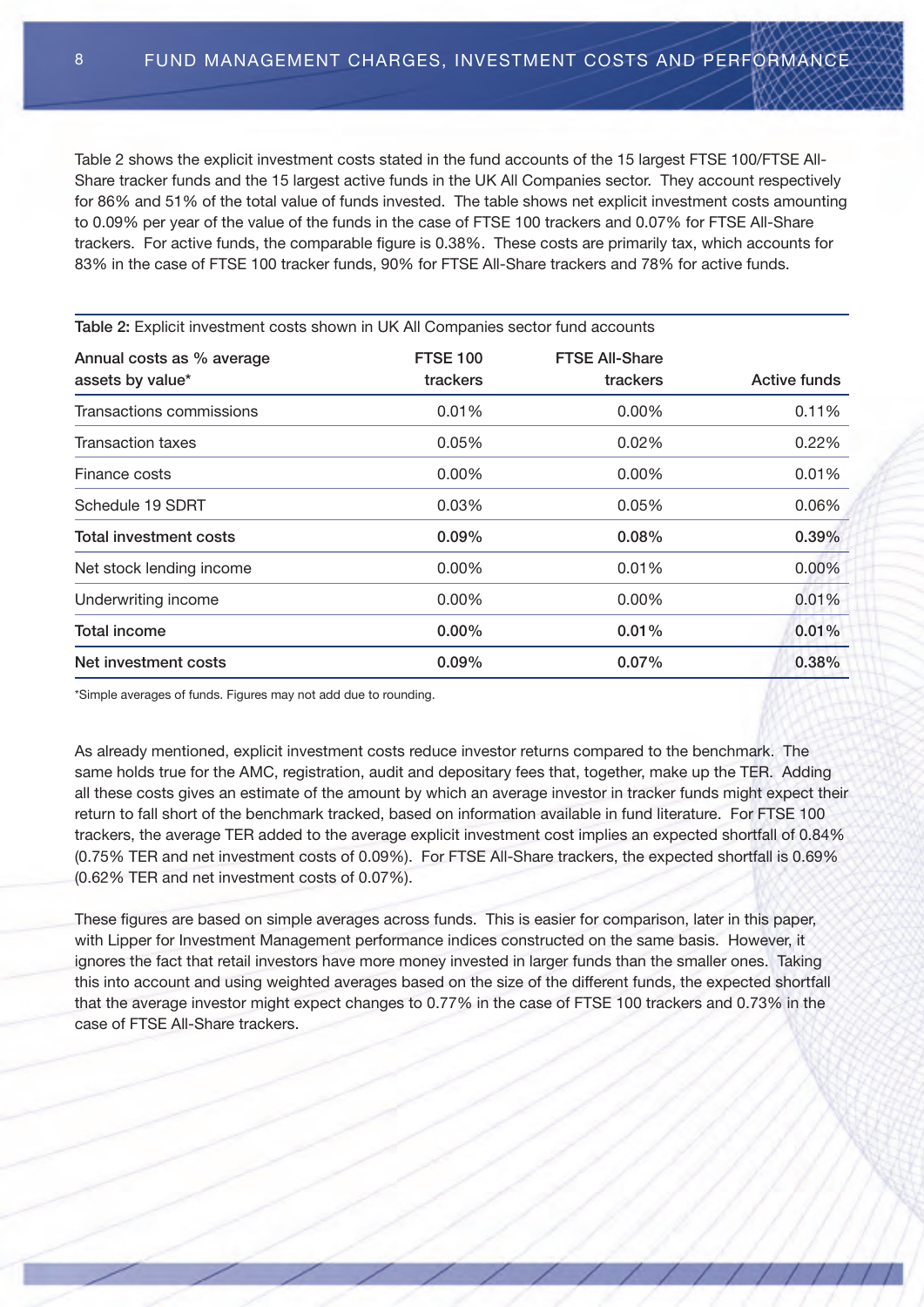so far, this paper has discussed the extent to which retail investors might expect the performance of tracker funds to lag their benchmarks, based on information from fund accounts. however, the situation is different for active funds because their returns are mainly determined by their managers' stock selections. an active fund's performance compared to its benchmark will depend on the quality of the manager's investment decisions, the transaction costs associated with those decisions and fund charges. the figures in table 2 show that active management incurs more explicit investment costs than passive (still predominantly tax). added together with the amc, registration, audit and depositary fees, these costs would indicate average fund management charges and explicit investment costs of 1.95% (made up of a TER of 1.58% and net investment costs of 0.38%).

Table 3 extends the analysis to the next three biggest IMA equity sectors, albeit without separate figures for tracker and active funds. There are fewer trackers in these sectors than in the UK All Companies sector. These figures are based on the 15 biggest funds in each sector and account for 55% of the total value of retail funds in the Global sector, 75% in the Europe ex UK sector and 74% in the North America sector.

| Costs as % average<br>assets by value* | Global   | Europe<br><b>Excluding UK</b> | <b>North America</b> |
|----------------------------------------|----------|-------------------------------|----------------------|
| Transactions commissions               | 0.12%    | 0.23%                         | 0.20%                |
| <b>Transaction taxes</b>               | 0.04%    | 0.01%                         | $0.00\%$             |
| Finance costs                          | 0.01%    | $0.00\%$                      | 0.00%                |
| Schedule 19 SDRT                       | 0.02%    | 0.00%                         | 0.00%                |
| <b>Total investment costs</b>          | 0.18%    | 0.25%                         | 0.20%                |
| Net stock lending income               | $0.00\%$ | 0.03%                         | $0.00\%$             |
| Underwriting income                    | $0.00\%$ | $0.00\%$                      | 0.00%                |
| <b>Total income</b>                    | $0.00\%$ | 0.03%                         | $0.00\%$             |
| Net investment costs                   | 0.18%    | 0.21%                         | 0.20%                |

**Table 3: Explicit investment cost shown in fund accounts for three IMA equity sectors** 

\*simple averages of funds. Figures may not add due to rounding.

The figures show net explicit investment costs ranging from 0.18% to 0.21%, much lower than the average for active funds in the UK All Companies sector, where the majority of costs emanate from UK stamp duty. The corresponding simple average TERs (made up of the AMC, registration, audit and depositary fees) are 1.69% for the Global, 1.66% for the Europe ex UK and 1.56% for the North America sector. Adding all these costs together and ignoring the impact of managers' stock selection gives expected shortfalls averaging 1.86%, 1.87% and 1.76%, respectively.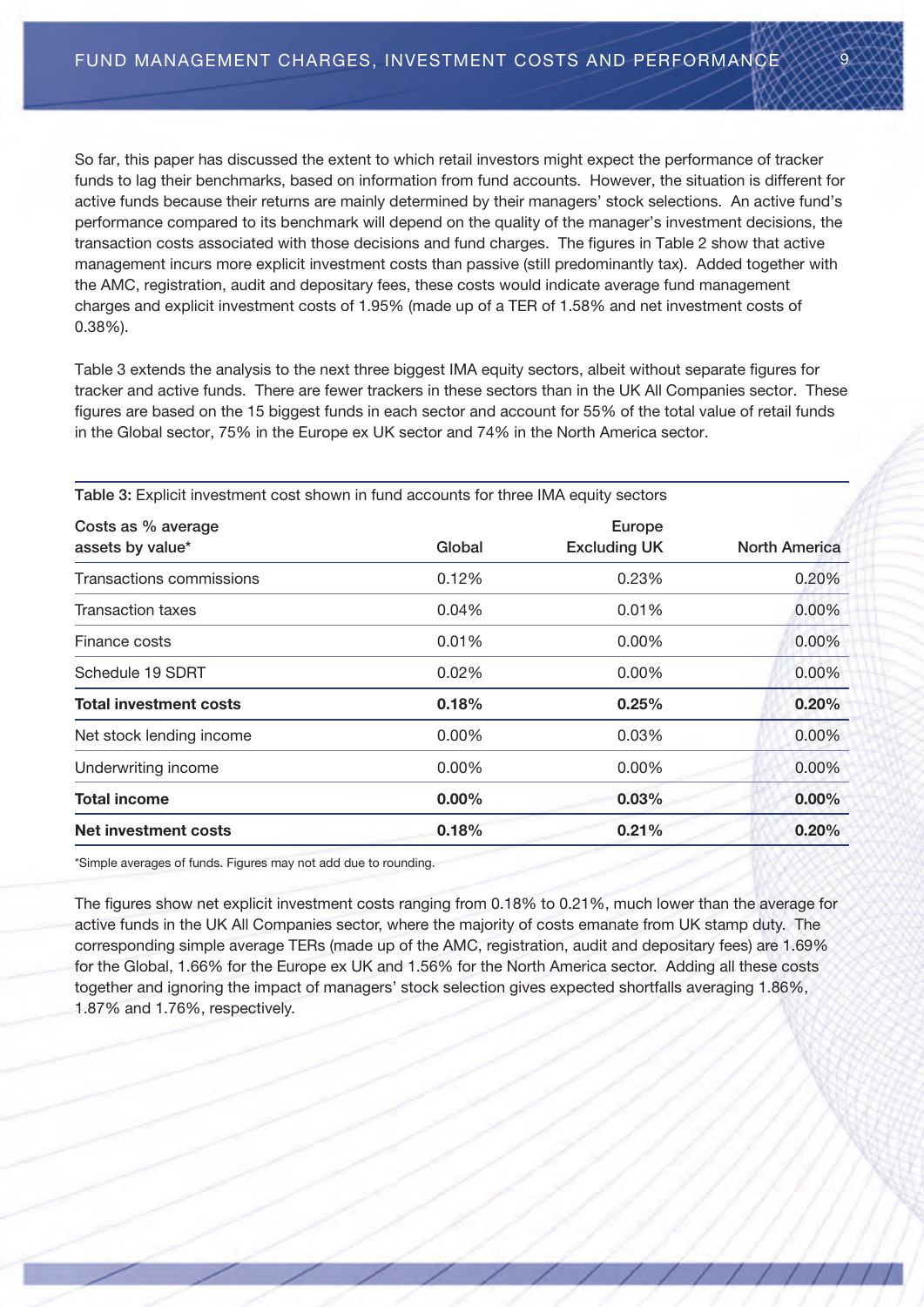As can be seen, most costs are covered in the TER. While transaction costs on average contribute only a small part, these are more variable between funds than the TERs reflecting different investment policies. Policies that result in higher stock turnover will normally generate higher transaction costs. this can be seen in chart 1 which plots transaction costs against fund turnover. These costs are inevitable for an active manager aiming to outperform a benchmark since trading cannot take place without incurring trading costs.



These figures relate to the three categories of quantifiable costs that we set out. Inevitably, they do not take account of implicit investment costs. Thus the figures in Tables 2 and 3 do not take account of the bid-offer spreads and market impact, both of which are inseparable from the investment return that a fund manager generates.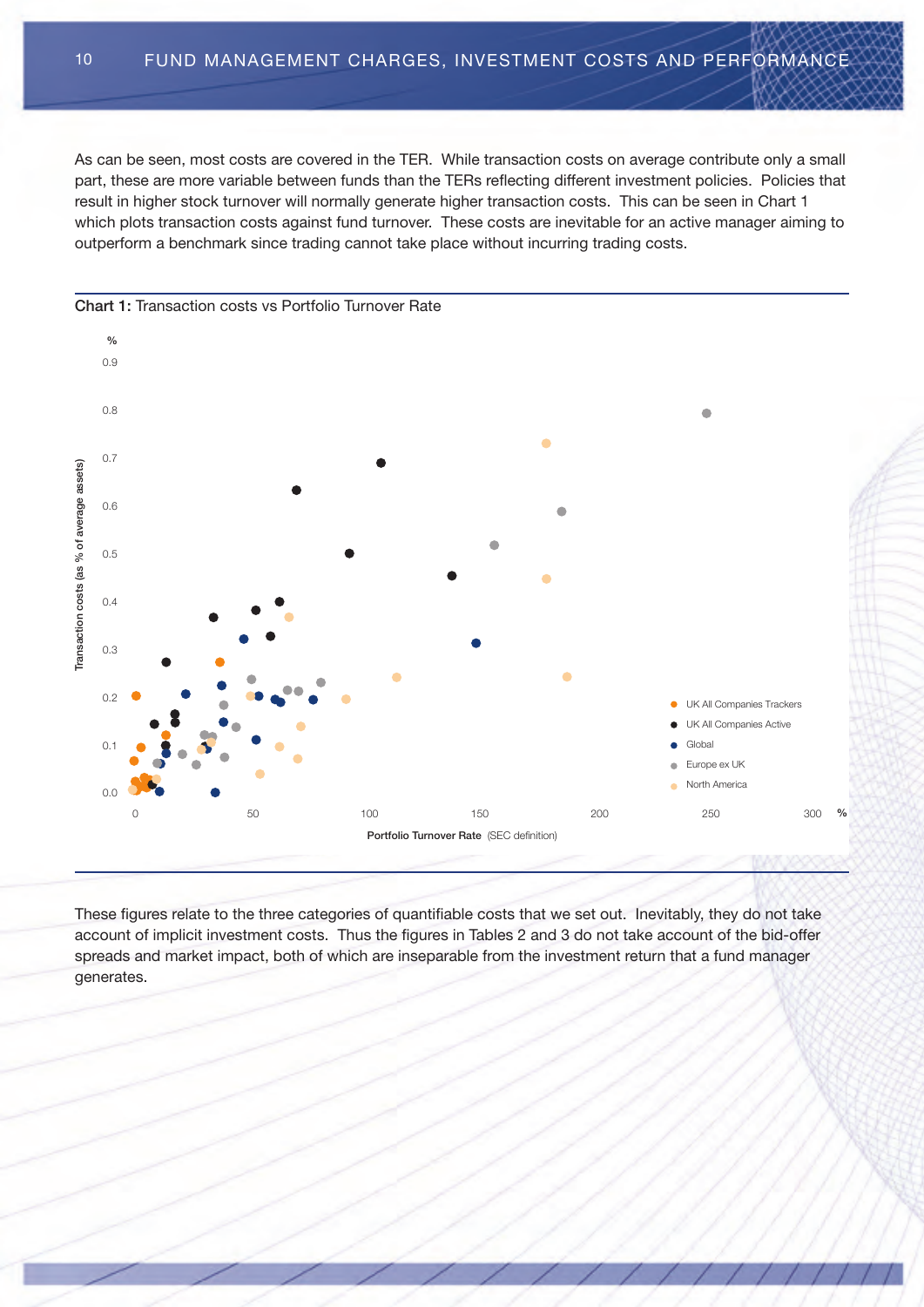# **PART TWO:**

## **Indirect measurement of fund charges and investment costs through observed fund returns**

#### **UK index tracker funds**

The second part of this paper looks at total charges and investment costs implied by actual shortfalls in fund performance compared with benchmarks over the past ten years.

Within the UK All Companies sector, there are currently 38 index-tracking funds, most of which aim to track either the FTSE 100 index or the FTSE All-Share index. We looked at the net performance of 26 such funds that have been in existence for at least ten years. We compared the net performance of these funds with that of the two indices over a period of ten years up to December 2011 to calculate the realised annual shortfall. The results are shown in table 4, with equal weight given to each fund irrespective of size.

| Table 4: UK tracker fund returns over 10 years* compared with indices |                    |                                         |                                               |                                        |                                                    |
|-----------------------------------------------------------------------|--------------------|-----------------------------------------|-----------------------------------------------|----------------------------------------|----------------------------------------------------|
|                                                                       | <b>Performance</b> | <b>Benchmark</b><br><b>Total Return</b> | <b>Cumulative</b><br>performance<br>shortfall | <b>Realised</b><br>annual<br>shortfall | <b>Expected</b><br>shortfall from<br>fund accounts |
| FTSE 100 trackers                                                     | 38.0%              | 50.9%                                   | 8.6%                                          | 0.89%                                  | $0.84\%**$                                         |
| <b>FTSE All-Share trackers</b>                                        | 46.2%              | 58.3%                                   | 7.7%                                          | 0.79%                                  | $0.69\%***$                                        |

**Sources: IMA, Lipper For Investment Management, Financial Express** 

\* all figures include income re-invested

\*\*Includes reduction of 0.11% over last two and a half years from reduced AMCs

\*\*\* Includes reduction of 0.03% over last two and a half years from reduced AMCs

The figures were calculated for each day in December 2011 and then averaged. The averaging sought to minimise errors in calculation of the shortfall. Errors arise as a result of limitations in data availability, where fund prices based on midday valuations are compared to FTSE values as at the end of the day<sup>1</sup>.

The figures in Table 4 show that, over the past ten years, the realised annual shortfall was 0.89% for FTSE 100 trackers and 0.79% for FTSE All-Share trackers. These indirect estimates of the cost of investing in trackers are broadly in line with the expected shortfall figures of 0.84% and 0.69%, respectively, obtained from the analysis of fund accounts. the figures of observed realised annual shortfall and expected shortfall from fund accounts are close but we would not expect them to be exactly the same. this is primarily because the direct estimates are based on data from fund accounts available for 15 funds for a period of one year in January 2012, whilst the indirect estimates are based on the performance of 26 funds over ten years. Another reason, however, is a recent decrease in fund management charges for tracker funds. Over the past two and a half years, the average TER of FTSE 100 trackers included in our analysis has dropped 11 basis points, whilst that of FTSE All-Share trackers has dropped 3 basis points.

however, the closeness of the figures strongly suggests that there are no significant costs hidden from investors. the net returns from tracker investments closely correspond with the figures that are available from fund literature. The effects of hidden costs on investment returns, in terms of the impact of bid-offer spreads and market impact, are insignificant.

<sup>1</sup> For one fund, we calculated a rolling 12-month shortfall against its benchmark for each day over five years, using midday fund prices and end-of-the-day Ftse values. Whilst the average tracking error was 0.56%, the standard deviation of the calculated shortfall was 1.30%.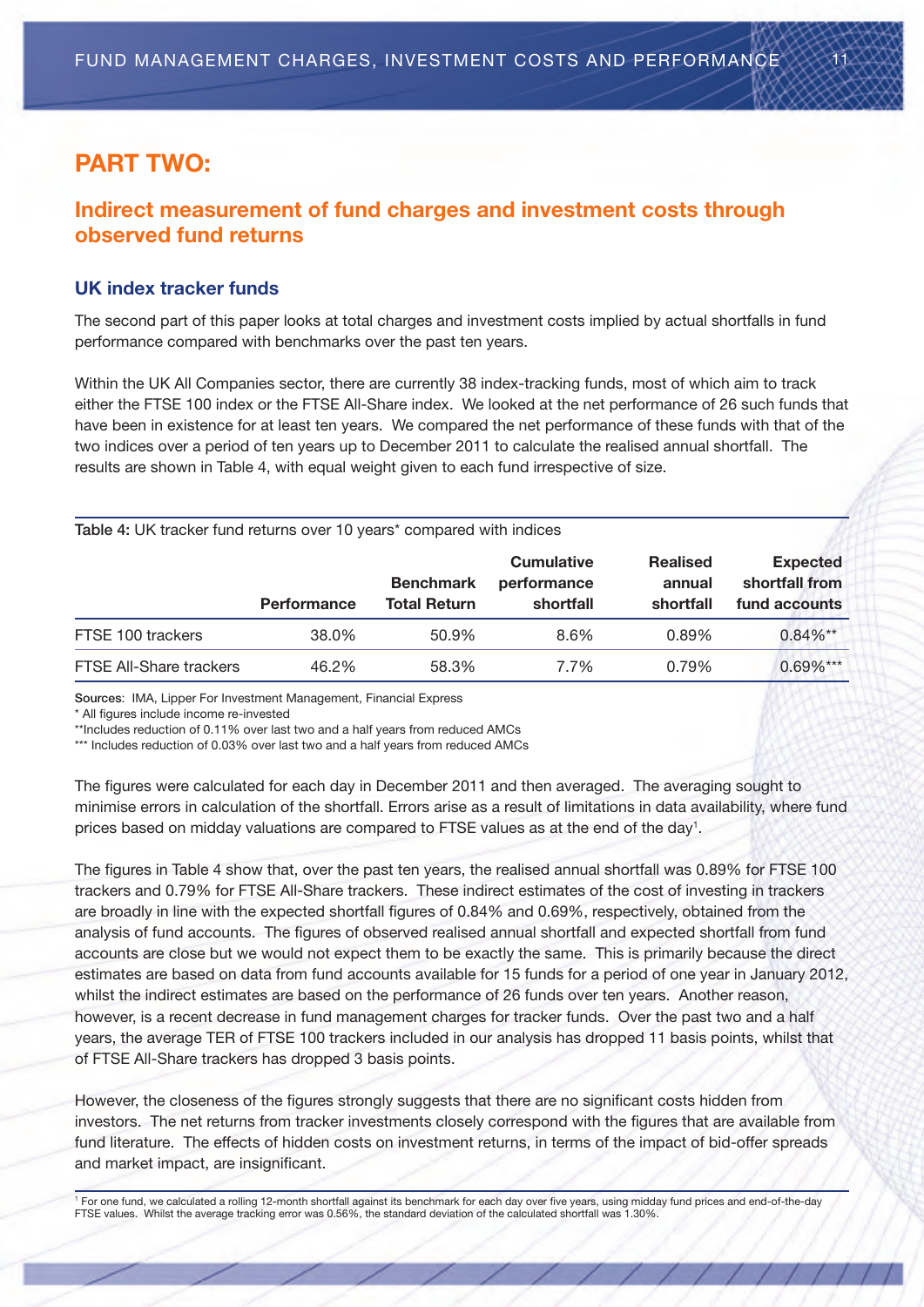#### **Active funds**

While actively managed funds can be compared with a benchmark index in the same way as tracker funds, account also needs to be taken of managers' stock selections. it is, therefore, less meaningful to focus on the impact of trading costs on returns, because these are an integral part of a fund manager's stock selection. For this reason, we have focused on the net impact of stock selection and trading costs on fund returns. the following table compares the average performance of the UK All Companies sector and the active and passive funds within it.

| Compound<br>annual rates       | Average<br>annual fund<br><b>return</b> | <b>Benchmark</b><br>return | <b>Realised</b><br>annual<br>shortfall | <b>Expected</b><br>shortfall from<br>fund accounts |
|--------------------------------|-----------------------------------------|----------------------------|----------------------------------------|----------------------------------------------------|
| FTSE 100 trackers              | 3.27%                                   | 4.20%                      | 0.89%                                  | $0.84\%$ **                                        |
| <b>FTSE All-Share trackers</b> | 3.87%                                   | 4.70%                      | 0.79%                                  | $0.69\%***$                                        |
| Active funds                   | 4.04%                                   | 4.70%****                  | 0.63%                                  | 1.95%                                              |

**Source: IMA, Lipper For Investment Management** 

\* all figures include income re-invested

\*\*Includes reduction of 0.11% over last two and a half years from reduced AMCs

**Table 5:** Active funds 10 year net performance statistics to December 2011<sup>\*</sup>

\*\*\* Includes reduction of 0.03% over last two and a half years from reduced AMCs

\*\*\*\*Benchmark taken as FTSE All-Share index as this is the most commonly used benchmark used by funds in the UK All Companies sector

Active funds have delivered an annualised return of 4.04% compared with a 4.70% growth of the FTSE All-Share index. This is the index that a large majority of active funds within the UK All Companies sector use as their benchmark<sup>2</sup>.

Thus the average active fund trailed the index by a compound 0.63% per year. This is well below the average TER for active funds and it is also below the realised annual shortfall for tracker funds. This indicates that managers' stock selections over the ten year period delivered investment returns that on average more than recouped the extra fund management and investment costs (whether explicit or implicit) that go hand in hand with active management.

individual investors' experience in active funds will be greatly dependent on the success of their fund managers' stock selections – some will do better than the average shown here, some worse. But it is the average that is relevant here since we are looking at the extent to which, across the industry as a whole, active managers recoup, indeed more than recoup, the costs of active management, both identifiable and nonidentifiable costs.

The figures for active funds include a reduction to allow for survivorship bias. Looking at active funds in existence today with a ten year track record, they delivered an annualised return of 4.79% over the ten years to December 2011. This has been reduced to an estimate of 4.04% to take account of the fact that surviving funds have out-performed funds that were closed or merged over the period. The size of this reduction was based on a comparison of the average return of all surviving funds in the UK All Companies sector (both tracker and active funds) with the Lipper index for the sector. The difference provides an estimate of the survivorship bias for the sector as a whole over the relevant period. as survivorship bias is not a significant factor for tracker funds<sup>3</sup>, this estimate was then wholly attributed to active funds.

<sup>2</sup> Based on an analysis of morningstar data

<sup>3</sup> Survivorship bias occurs where the funds that close or merge have significantly underperformed compared to the average of all funds. In the case of tracker funds the extent of any under-performance is very small.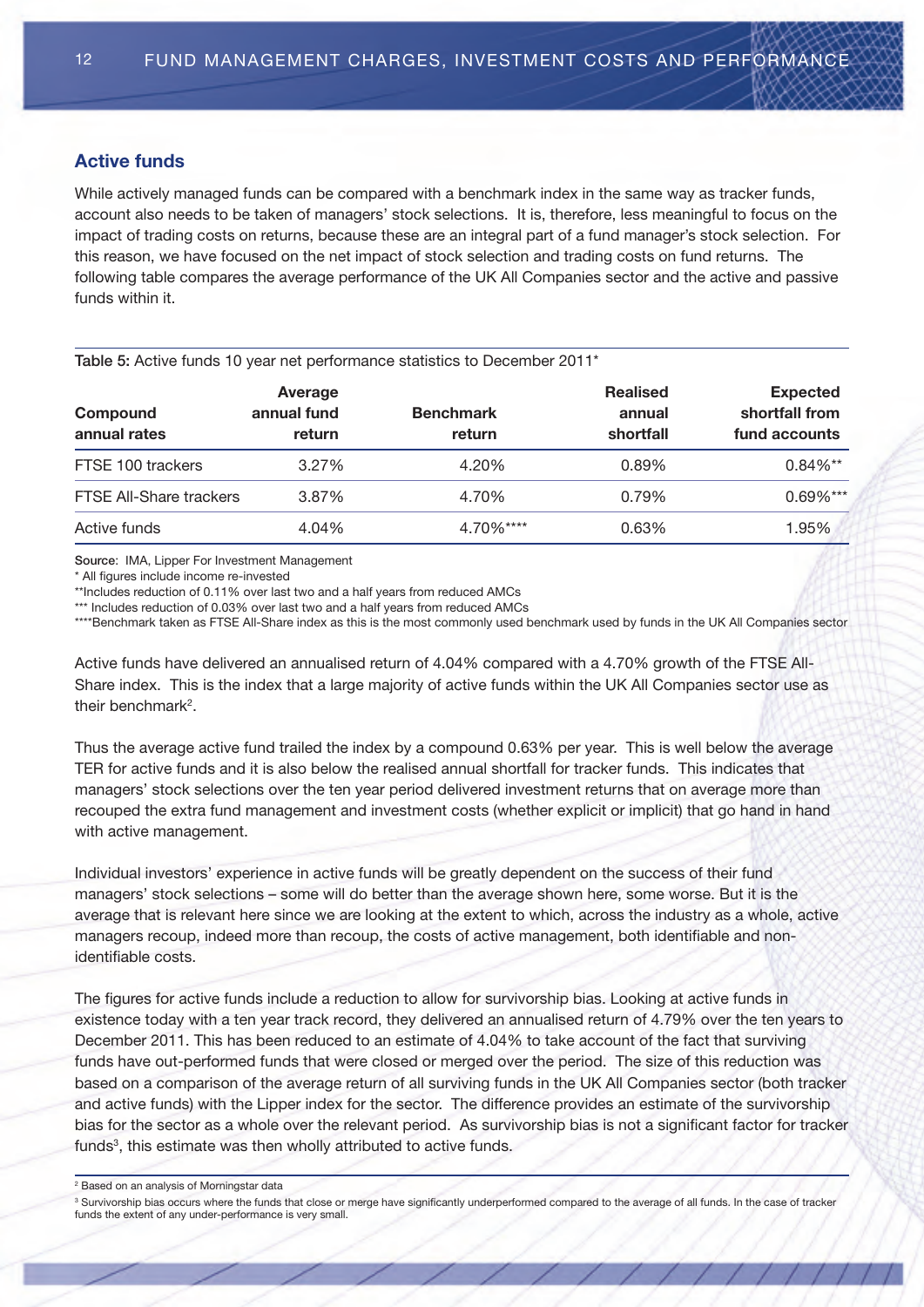#### **Initial charges, exit charges and performance fees**

Initial charges can be a significant cost for investors. Many active funds have initial charges, often 5%, which are not reflected in the performance statistics. These have not been included in our analysis because they are often heavily discounted. For example, one substantial intermediary rebates almost all initial charges – the average initial charge across the UK All Companies funds it offers is 0.13%. Moreover, the significance of initial charges may be further reduced following the implementation of the Retail Distribution Review (RDR).

The following table shows the proportion of active funds that, over a period of ten years, outperformed their respective indices and outperformed by 5% over ten years.

| Table 6: Proportion of surviving active funds outperforming over ten years* |     |  |  |
|-----------------------------------------------------------------------------|-----|--|--|
| <b>FTSE 100</b>                                                             | 50% |  |  |
| FTSE $100 + 5\%$                                                            | 36% |  |  |
| <b>FTSE All-Share</b>                                                       | 38% |  |  |
| FTSE All-Share $+5\%$                                                       | 30% |  |  |

**Source: IMA, Lipper For Investment Management** \* all figures include income re-invested

Thus, over the past ten years, one-half of surviving active funds in the UK All Companies sector outperformed the FTSE 100 total return, and 38% outperformed the FTSE All-Share. Around a third would have outperformed their indices, even if an initial 5% charge had been applied.

a few funds impose exit charges which may be limited to early redemptions of investors' purchases.

None of the funds analysed above charged performance fees though eight funds did so across the UK All Companies sector as a whole. Across all sectors, 81 on-shore funds (accounting for 3.1% of the total in terms of AUM) have reported the use of performance fees to the IMA.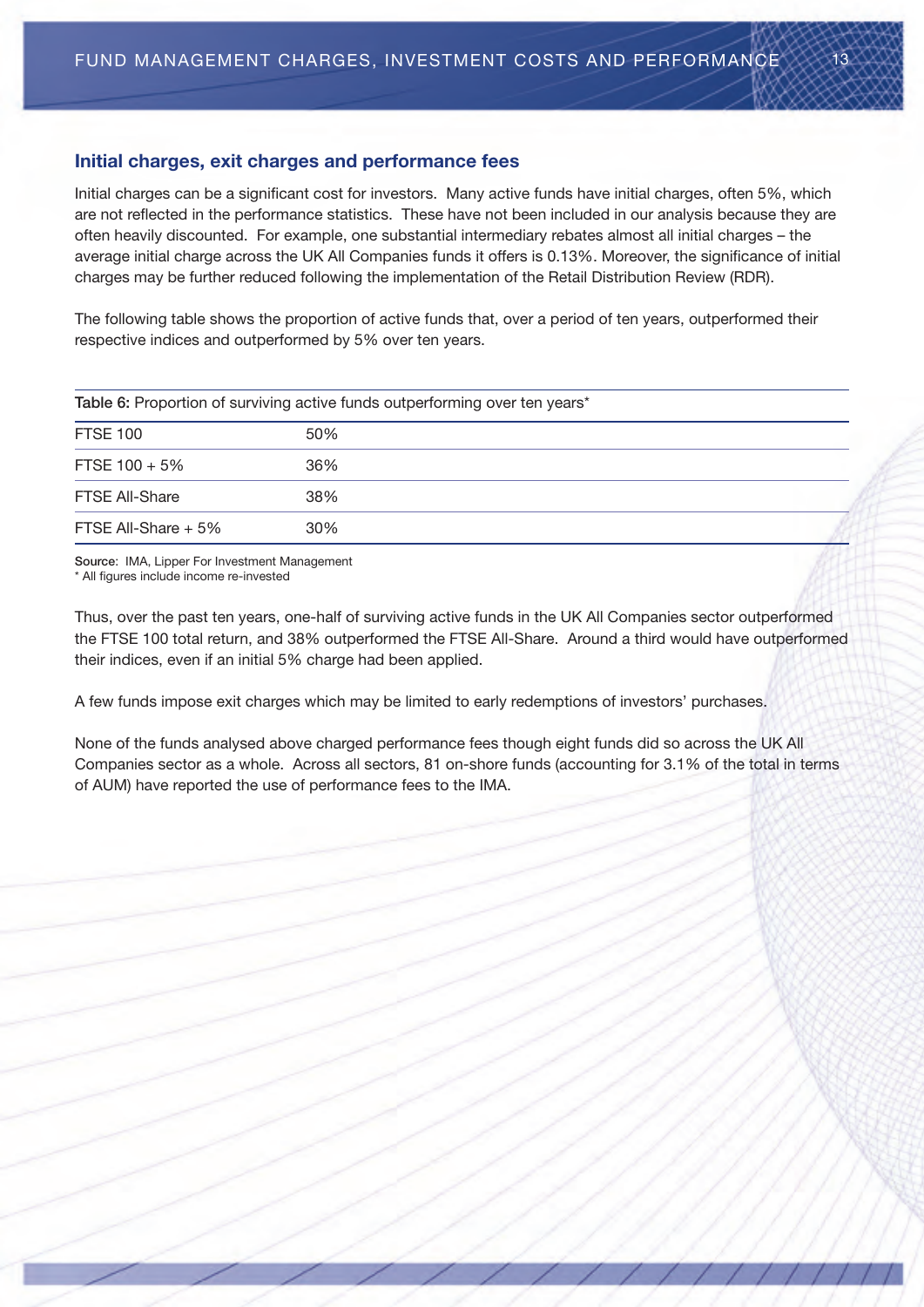#### **Dispersion of returns**

Whilst, on average, the performance of active funds is close to the benchmark, there is wide variation in the performance of individual funds in the sector. Over the past ten years the best-performing UK All Companies fund almost trebled in value while the worst performer lost over 30%. Table 7 shows the dispersion of performance amongst active funds over the past ten years.

Table 7: Dispersion of active fund performance over ten years to December 2011<sup>\*</sup>

|                 |                     | <b>Annual return</b>    |
|-----------------|---------------------|-------------------------|
|                 | <b>Total return</b> | relative to benchmark** |
| Top decile      | 110.3%              | 2.81%                   |
| Top quartile    | 73.3%               | 0.83%                   |
| Bottom quartile | 39.8%               | $-1.31%$                |
| Bottom decile   | 23.9%               | $-2.49%$                |

\* Figures represent performance at the relevant decile and quartile

\*\* Benchmark taken as FTSE All-Share index as this is the most commonly used benchmark used by funds in the UK All Companies sector

The figures show that, in terms of annual growth in returns, funds in the top decile outperformed their benchmark by at least 2.81% whilst the worst-performing ten per cent lagged behind the index by at least 2.49% per year.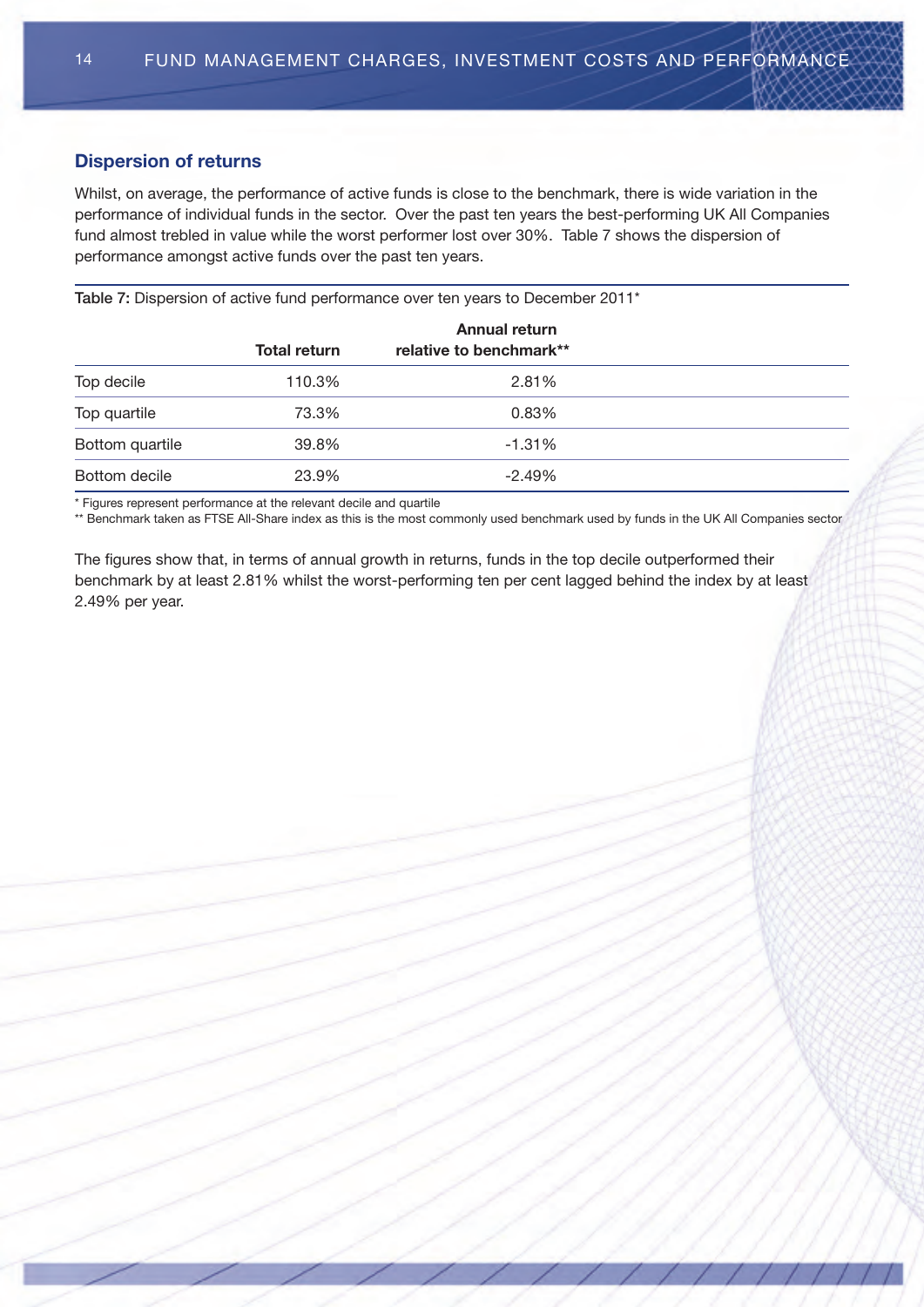# **PART THREE:**

# **A broader view**

The figures in the first two parts of this paper relate to the UK All Companies sector over the past ten years, raising the question of how typical this period was. in this section of the paper, therefore, we look at rolling ten year periods and we extend the analysis to other sectors.

First we look at rolling ten year periods in relation to the UK All Companies sector. For this purpose, and to simplify the calculations, we analyse the sector as a whole including both tracker and active funds.

Table 8 below shows returns for the UK All Companies sector as a whole for rolling ten year periods ending between december 2000 and december 2011 including, as mentioned, both tracker and active funds. in terms of realised annual shortfalls over these periods, the figures show that the ten year period to december 2011 was the worst.

| Rolling 10 year<br>period ending | <b>Sector</b><br>performance | <b>Benchmark</b> | <b>Performance</b><br>shortfall compared<br>to benchmark | <b>Realised</b><br>annual shortfall |
|----------------------------------|------------------------------|------------------|----------------------------------------------------------|-------------------------------------|
| December 00                      | 310.8%                       | 314.8%           | 0.97%                                                    | 0.10%                               |
| December 01                      | 207.3%                       | 207.0%           | $-0.11%$                                                 | $-0.01%$                            |
| December 02                      | 104.0%                       | 98.8%            | $-2.60%$                                                 | $-0.26%$                            |
| December 03                      | 86.5%                        | 83.8%            | $-1.49%$                                                 | $-0.15%$                            |
| December 04                      | 118.3%                       | 116.4%           | $-0.89%$                                                 | $-0.09%$                            |
| December 05                      | 115.7%                       | 113.7%           | $-0.95%$                                                 | $-0.09%$                            |
| December 06                      | 119.4%                       | 116.1%           | $-1.49%$                                                 | $-0.15%$                            |
| December 07                      | 83.8%                        | 84.0%            | 0.13%                                                    | 0.01%                               |
| December 08                      | 9.0%                         | 11.0%            | 1.82%                                                    | 0.18%                               |
| December 09                      | 14.4%                        | 18.7%            | 3.65%                                                    | 0.37%                               |
| December 10                      | 34.6%                        | 42.7%            | 5.65%                                                    | 0.58%                               |
| December 11                      | 47.0%                        | 58.3%            | 7.16%                                                    | 0.74%                               |

Table 8: Realised annual shortfalls compared with benchmark<sup>\*</sup> for UK All Companies Sector

\*Ftse all-share index

Over all these ten year rolling periods, shortfalls were less than the average TER of funds in this sector at 1.57%. (this figure covers both tracker funds and active funds.) it should be noted, of course, that these rolling periods are not independent measures of performance. indeed, the figures for adjacent ten year rolling periods are highly correlated, with each of them having nine out of ten years in common.

It is nevertheless striking that fund performances – before all fund management charges and investment costs – were on average ahead of the main benchmark index, the FTSE All-Share, whatever the ten year period examined. This outperformance will have derived from the active funds within the sector.